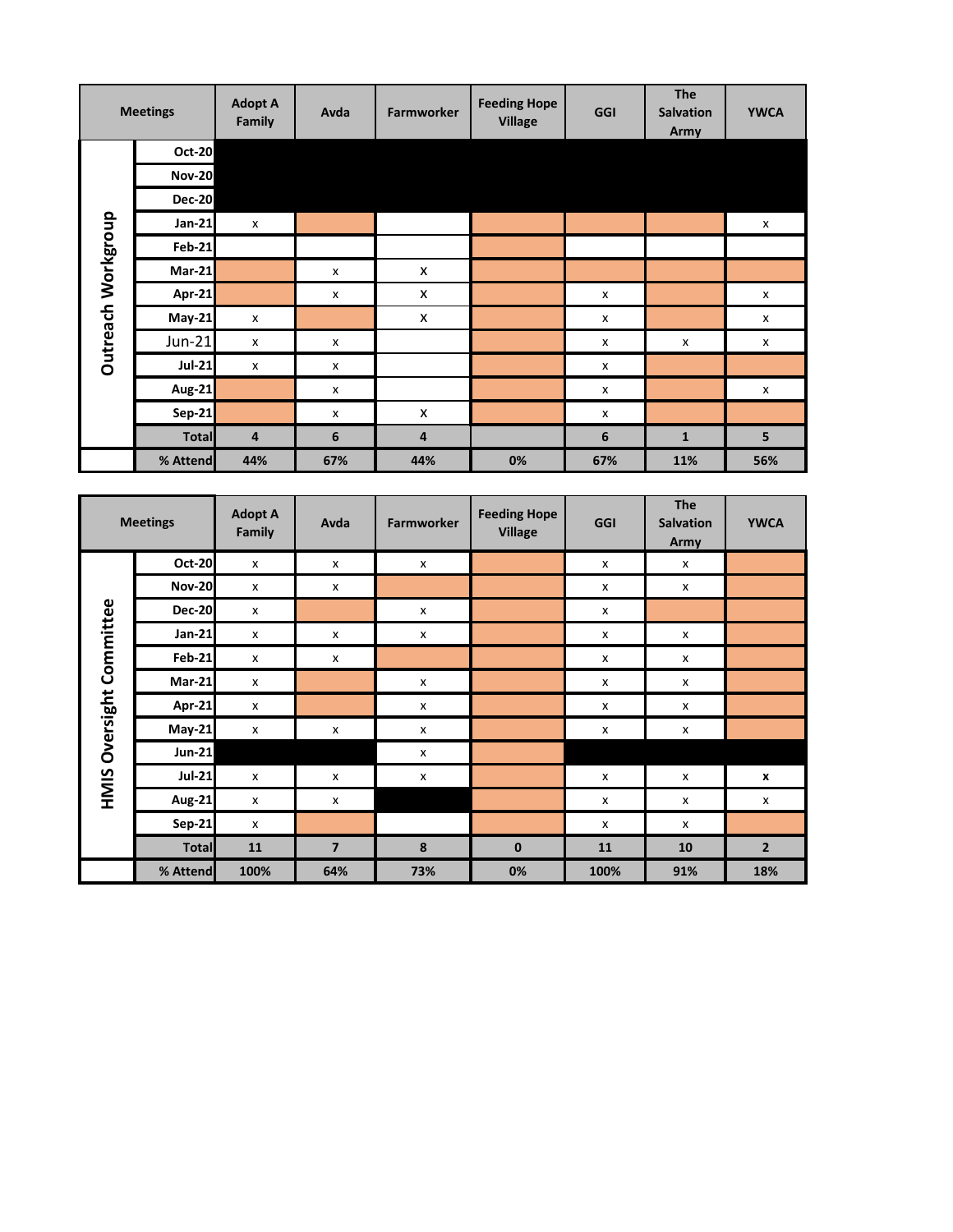|                 | <b>Meetings</b> | <b>Adopt A</b><br>Family | Avda           | <b>Farmworker</b> | <b>Feeding Hope</b><br><b>Village</b> | GGI                       | <b>The</b><br><b>Salvation</b><br>Army | <b>YWCA</b>    |
|-----------------|-----------------|--------------------------|----------------|-------------------|---------------------------------------|---------------------------|----------------------------------------|----------------|
|                 | <b>Oct-20</b>   | X                        | x              |                   |                                       | $\mathsf{x}$              | X                                      |                |
|                 | <b>Nov-20</b>   | x                        |                |                   |                                       | $\mathsf{x}$              | $\pmb{\times}$                         |                |
| Entry Workgroup | <b>Dec-20</b>   | x                        | x              |                   |                                       | x                         | x                                      |                |
|                 | Jan-21          | x                        | X              |                   |                                       | X                         | X                                      |                |
|                 | <b>Feb-21</b>   | X                        |                |                   |                                       | $\boldsymbol{\mathsf{x}}$ | $\boldsymbol{\mathsf{x}}$              |                |
|                 | $Mar-21$        | x                        | $\pmb{\times}$ |                   |                                       | x                         | X                                      |                |
|                 | Apr-21          | x                        | X              |                   |                                       | X                         | X                                      |                |
|                 | $May-21$        | x                        | X              |                   |                                       | x                         | X                                      | X              |
|                 | <b>Jun-21</b>   | $\pmb{\times}$           | X              |                   |                                       | X                         | $\pmb{\times}$                         | X              |
|                 | <b>Jul-21</b>   | x                        | $\pmb{\times}$ |                   |                                       | x                         | X                                      | $\pmb{\times}$ |
| Coordinated     | <b>Aug-21</b>   |                          |                |                   |                                       |                           |                                        |                |
|                 | <b>Sep-21</b>   |                          |                |                   |                                       |                           |                                        |                |
|                 | <b>Total</b>    | 10                       | 8              | $\mathbf{0}$      | $\bf{0}$                              | 10                        | 10                                     | 3              |
|                 | % Attend        | 91%                      | 73%            | 0%                | 0%                                    | 91%                       | 91%                                    | 27%            |

|      | <b>Meetings</b> | <b>Adopt A</b><br>Family | Avda         | <b>Farmworker</b> | <b>Feeding Hope</b><br><b>Village</b> | GGI            | <b>The</b><br><b>Salvation</b><br>Army | <b>YWCA</b>  |
|------|-----------------|--------------------------|--------------|-------------------|---------------------------------------|----------------|----------------------------------------|--------------|
|      | <b>Oct-20</b>   |                          |              |                   |                                       |                |                                        |              |
|      | <b>Nov-20</b>   |                          |              |                   |                                       |                |                                        |              |
|      | <b>Dec-20</b>   |                          |              |                   |                                       |                |                                        |              |
|      | Jan-21          | $\pmb{\times}$           |              |                   |                                       | $\pmb{\times}$ |                                        |              |
|      | <b>Feb-21</b>   |                          |              |                   |                                       |                |                                        |              |
|      | <b>Mar-21</b>   | X                        |              |                   |                                       | X              |                                        |              |
| YHDP | Apr-21          | x                        |              |                   |                                       | X              |                                        |              |
|      | <b>May-21</b>   | $\pmb{\times}$           |              |                   |                                       | X              |                                        |              |
|      | <b>Jun-21</b>   | X                        | x            |                   |                                       | X              |                                        |              |
|      | <b>Jul-21</b>   | x                        |              |                   |                                       | X              |                                        | $\pmb{\chi}$ |
|      | <b>Aug-21</b>   | X                        |              |                   |                                       | X              |                                        | X            |
|      | <b>Sep-21</b>   | x                        |              |                   |                                       | x              |                                        | X            |
|      | <b>Total</b>    | 8                        | $\mathbf{1}$ | $\mathbf 0$       | $\bf{0}$                              | $\pmb{8}$      | $\mathbf 0$                            | 3            |
|      | % Attend        | 89%                      | 11%          | 0%                | 0%                                    | 89%            | 0%                                     | 33%          |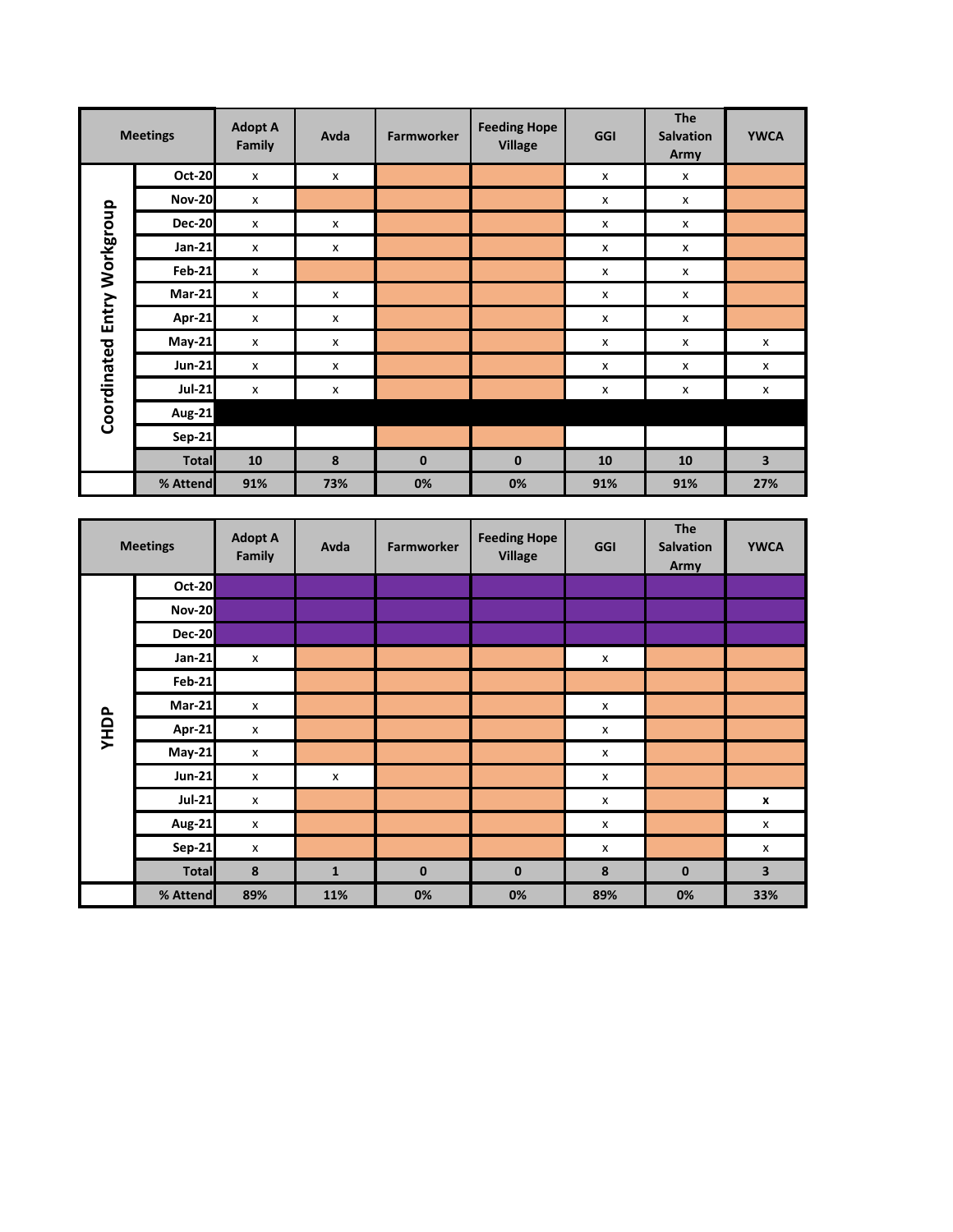|                 | <b>Meetings</b> | <b>Adopt A</b><br><b>Family</b> | Avda           | Farmworker  | <b>Feeding Hope</b><br><b>Village</b> | GGI         | <b>The</b><br><b>Salvation</b><br>Army | <b>YWCA</b> |
|-----------------|-----------------|---------------------------------|----------------|-------------|---------------------------------------|-------------|----------------------------------------|-------------|
|                 | Oct-20          |                                 |                |             |                                       |             |                                        |             |
|                 | <b>Nov-20</b>   |                                 |                |             |                                       |             |                                        |             |
|                 | <b>Dec-20</b>   |                                 |                |             |                                       |             |                                        |             |
|                 | $Jan-21$        |                                 |                |             |                                       |             |                                        |             |
|                 | <b>Feb-21</b>   |                                 |                |             |                                       |             |                                        |             |
|                 | $Mar-21$        |                                 |                |             |                                       |             |                                        |             |
|                 | Apr-21          |                                 |                |             |                                       |             |                                        |             |
| Street Outreach | $May-21$        |                                 |                |             |                                       |             |                                        |             |
|                 | $Jun-21$        |                                 |                |             |                                       |             |                                        |             |
|                 | $Jul-21$        |                                 |                |             |                                       | X           |                                        |             |
|                 | Aug-21          |                                 |                |             |                                       | X           |                                        |             |
|                 | Sep-21          |                                 |                |             |                                       |             |                                        |             |
|                 | <b>Total</b>    | $\mathbf 0$                     | $\mathbf 0$    | $\mathbf 0$ | $\overline{0}$                        | $\mathbf 2$ | $\overline{0}$                         | $\pmb{0}$   |
|                 | % Attend        | $\overline{0}$                  | $\overline{0}$ | $\pmb{0}$   | $\overline{0}$                        | 100%        | $\overline{0}$                         | $\pmb{0}$   |

|          | <b>Meetings</b> | <b>Adopt A</b><br><b>Family</b> | Avda               | <b>Farmworker</b> | <b>Feeding Hope</b><br><b>Village</b> | GGI      | <b>The</b><br><b>Salvation</b><br>Army | <b>YWCA</b>    |
|----------|-----------------|---------------------------------|--------------------|-------------------|---------------------------------------|----------|----------------------------------------|----------------|
|          | <b>Oct-20</b>   |                                 |                    |                   |                                       |          |                                        |                |
|          | <b>Nov-20</b>   |                                 |                    |                   |                                       |          |                                        |                |
|          | <b>Dec-20</b>   |                                 |                    |                   |                                       |          |                                        |                |
|          | <b>Jan-21</b>   |                                 |                    |                   |                                       |          |                                        |                |
|          | <b>Feb-21</b>   |                                 |                    |                   |                                       |          |                                        |                |
| Advocacy | $Mar-21$        |                                 |                    |                   |                                       |          |                                        |                |
|          | Apr-21          |                                 |                    |                   |                                       |          |                                        |                |
|          | <b>May-21</b>   |                                 |                    |                   |                                       |          |                                        |                |
|          | <b>Jun-21</b>   |                                 |                    |                   |                                       |          |                                        |                |
|          | <b>Jul-21</b>   |                                 | $\pmb{\mathsf{x}}$ |                   |                                       |          |                                        | $\pmb{\times}$ |
|          | <b>Aug-21</b>   |                                 | X                  |                   |                                       |          |                                        | X              |
|          | <b>Sep-21</b>   |                                 | x                  |                   |                                       |          |                                        | x              |
|          | <b>Total</b>    | $\bf{0}$                        | 3                  | $\mathbf 0$       | $\bf{0}$                              | $\bf{0}$ | $\mathbf 0$                            | 3              |
|          | % Attend        | 0%                              | 100%               | 0%                | 0%                                    | 0%       | 0%                                     | 100%           |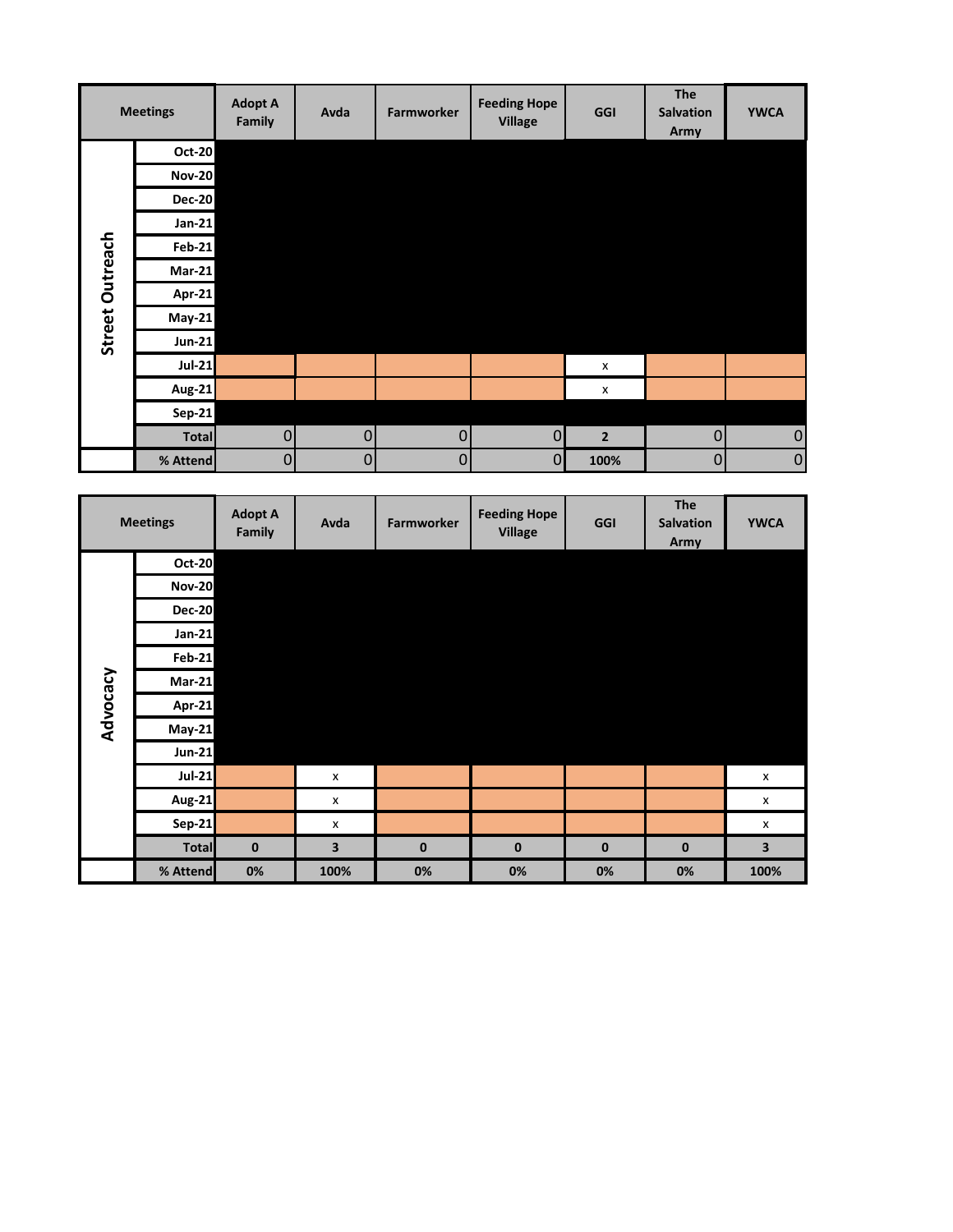|               | <b>Meetings</b> | <b>Adopt A</b><br>Family | Avda | <b>Farmworker</b>  | <b>Feeding Hope</b><br><b>Village</b> | GGI  | <b>The</b><br><b>Salvation</b><br>Army | <b>YWCA</b> |
|---------------|-----------------|--------------------------|------|--------------------|---------------------------------------|------|----------------------------------------|-------------|
|               | <b>Oct-20</b>   |                          |      |                    |                                       |      |                                        |             |
|               | <b>Nov-20</b>   |                          |      |                    |                                       |      |                                        |             |
|               | <b>Dec-20</b>   |                          |      |                    |                                       |      |                                        |             |
|               | <b>Jan-21</b>   |                          |      |                    |                                       |      |                                        |             |
| Equity Pillar | $Feb-21$        |                          |      |                    |                                       |      |                                        |             |
|               | $Mar-21$        |                          |      |                    |                                       |      |                                        |             |
|               | Apr-21          |                          |      |                    |                                       |      |                                        |             |
| ಳ             | <b>May-21</b>   |                          | X    | $\pmb{\mathsf{x}}$ |                                       | x    | X                                      | x           |
| Race          | <b>Jun-21</b>   |                          | x    | x                  |                                       | x    | X                                      | X           |
|               | <b>Jul-21</b>   |                          | X    | X                  |                                       | x    |                                        | X           |
|               | <b>Aug-21</b>   |                          | X    |                    |                                       | X    |                                        | x           |
|               | Sep-21          |                          | x    | $\pmb{\times}$     |                                       | x    | X                                      | x           |
|               | <b>Total</b>    | $\bf{0}$                 | 5    | 4                  | $\bf{0}$                              | 5    | 3                                      | 5           |
|               | % Attend        | 0%                       | 100% | 80%                | 0%                                    | 100% | 60%                                    | 100%        |

|                           | <b>Meetings</b> | <b>Adopt A</b><br>Family | Avda        | <b>Farmworker</b> | <b>Feeding Hope</b><br><b>Village</b> | GGI            | <b>The</b><br><b>Salvation</b><br>Army | <b>YWCA</b>    |
|---------------------------|-----------------|--------------------------|-------------|-------------------|---------------------------------------|----------------|----------------------------------------|----------------|
|                           | <b>Oct-20</b>   |                          |             |                   |                                       |                |                                        |                |
|                           | <b>Nov-20</b>   |                          |             |                   |                                       |                |                                        |                |
|                           | <b>Dec-20</b>   |                          |             |                   |                                       |                |                                        |                |
| Equity Training Workgroup | <b>Jan-21</b>   |                          |             |                   |                                       |                |                                        |                |
|                           | <b>Feb-21</b>   |                          |             |                   |                                       |                |                                        |                |
|                           | <b>Mar-21</b>   |                          |             |                   |                                       |                |                                        |                |
|                           | Apr-21          |                          |             |                   |                                       |                |                                        |                |
|                           | <b>May-21</b>   |                          |             |                   |                                       |                |                                        |                |
|                           | <b>Jun-21</b>   |                          |             |                   |                                       |                |                                        |                |
|                           | <b>Jul-21</b>   |                          |             | X                 |                                       |                | $\pmb{\times}$                         |                |
| ळ<br>Race                 | Aug-21          |                          |             | X                 |                                       |                | X                                      |                |
|                           | $Sep-21$        |                          |             |                   |                                       |                |                                        |                |
|                           | <b>Total</b>    | 0                        | $\mathbf 0$ | $\overline{2}$    | 0                                     | $\overline{0}$ | $\overline{2}$                         | $\overline{0}$ |
|                           | % Attend        | 0%                       | 0%          | 100%              | 0%                                    | 0%             | 100%                                   | 0%             |